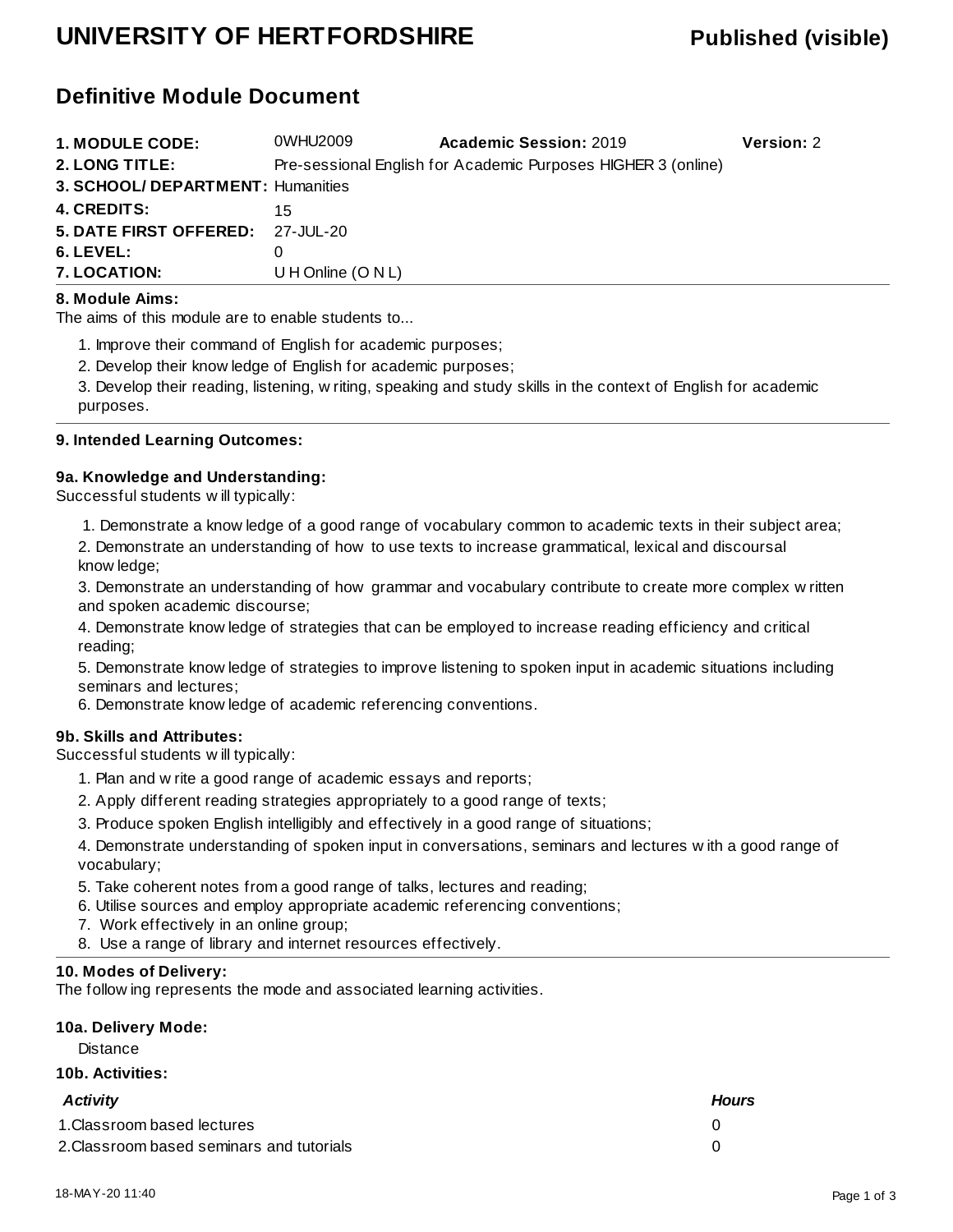## **UNIVERSITY OF HERTFORDSHIRE Published (visible)**

| <b>Activity</b>                                                                                    | <b>Hours</b> |
|----------------------------------------------------------------------------------------------------|--------------|
| 3. Classroom based practical classes, w orkshops, studios or demonstrations                        | 0            |
| 4. Scheduled online activities (ie online versions of the above)                                   | 60           |
| 5. Scheduled external learning activities - fieldw ork, external visits and w ork based learning 0 |              |
| 6. Online directed independent study                                                               | 40           |
| 7. Other directed independent study                                                                | 40           |
| 8. Self-directed independent study                                                                 | 10           |
| 9. Placement                                                                                       | 0            |
| 10.Year Abroad                                                                                     | 0            |
| <b>TOTAL HOURS</b>                                                                                 | 150          |

#### **11. Module Content:**

#### **11a. Module Content: (for publication, max 150 words)**

The Pre-sessional English Online (6 weeks) course is designed to improve a student's level of English for Academic Purposes. This module is for students who have IELTS 6 (Higher), who want to progress to the level required by the follow-on course: IELTS equivalent of 6.5.

The course focuses on:

1. vocabulary development including strategies for record keeping and the opportunity to apply in writing and speaking activities

2. strategies for effective and critical reading of texts

3. writing a report or researched essay

4. academic writing and speaking conventions

5. listening comprehension strategies and note taking

6. the development of knowledge and application of referencing conventions as employed in a UK university or academic environment

#### **11b. Further Details: (supporting Learning Outcomes, max 250 words)**

The Pre-sessional English Online (6 weeks) course is learner- and learning - centred with all teaching addressed to the needs of students in order to improve their English for Academic Purposes to the level of the follow-on course. Students will undertake exercises to develop a range of vocabulary common to academic texts. They will be encouraged to understand how grammar and vocabulary contribute to create written and spoken academic discourse, for example, writing a researched essay related to their field of study.

Students will undertake activities to help them to: deal effectively with spoken input in conversations, seminars and lectures; produce spoken English intelligibly; increase reading efficiency; and make useful notes while reading or listening. In addition, they will be exposed to spoken academic discourse in a variety of accents. At specific points during the course they will be required to give a short presentation related to their academic subject. In addition, students will develop the use of library and internet resources which they will use to plan, research and write an academic essay or report.

Classwork and independent study will focus on:

- 1. academic writing and speaking conventions
- 2. vocabulary acquisition and storage
- 3. text-type understanding and discourse-level analysis
- 4. grammar acquisition
- 5. strategies for effective reading, note-taking, summarising, and synthesis
- 6. pronunciation and academic speaking/presentation
- 7. listening comprehension strategies
- 8. understanding people from different cultural and language backgrounds (intercultural communication)
- 9. use of sources and referencing conventions
- 10. IT and the online learning resources
- 11. development of online group work.